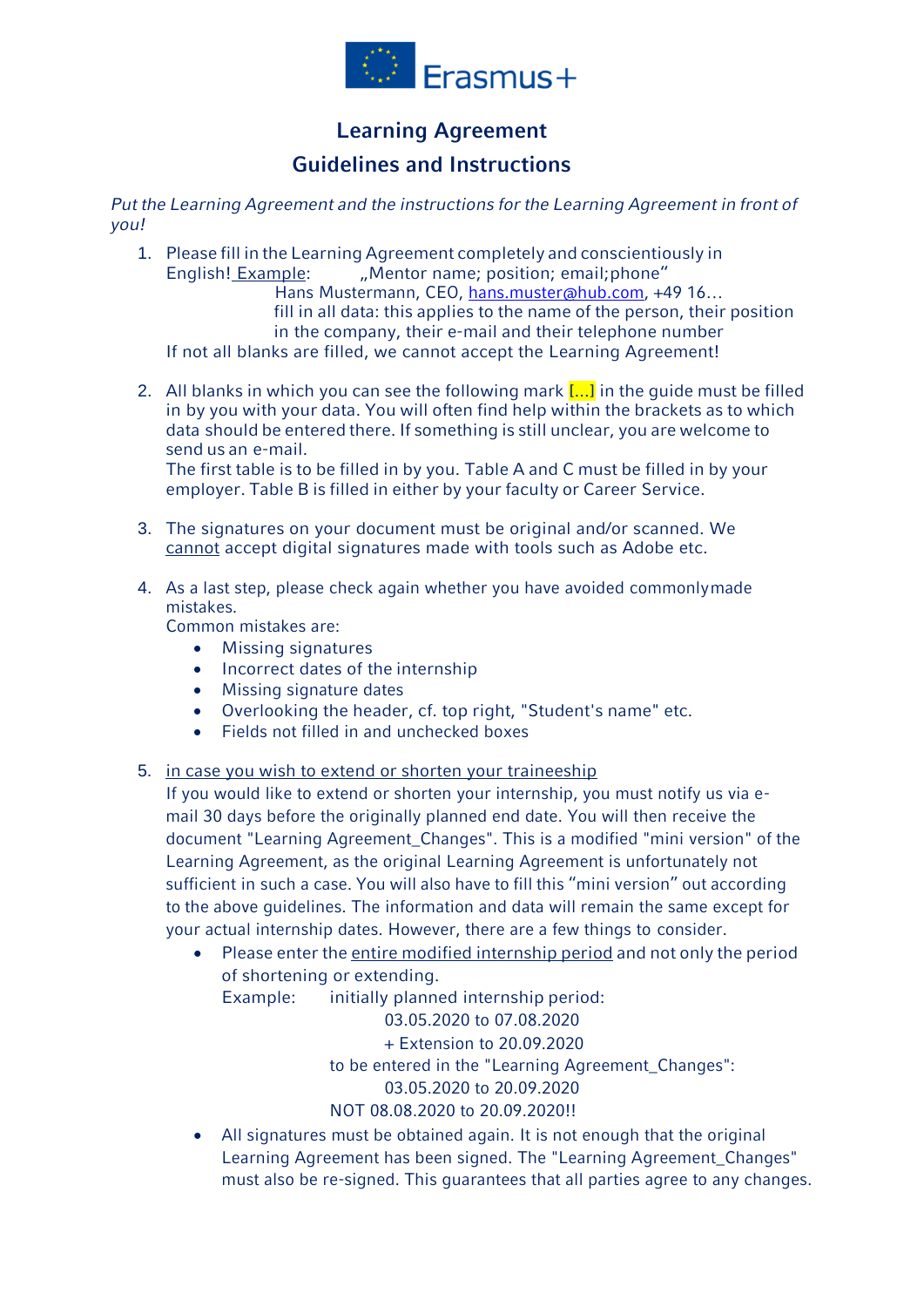

## **Learning Agreement**

"Faculty/Department")

# **Student Mobility for Traineeships**

# **[GUIDE]**

| <b>Trainee</b>                           | Last name(s)                                      | First name(s)                                                                                                                                                                     | Date of birth                                | Nationality $1$                                       | Gender<br>[Male/Female/<br>Undefined]            | Study cycle <sup>2</sup>                                                                                                                     | Field of education $3$                                                                                       |  |
|------------------------------------------|---------------------------------------------------|-----------------------------------------------------------------------------------------------------------------------------------------------------------------------------------|----------------------------------------------|-------------------------------------------------------|--------------------------------------------------|----------------------------------------------------------------------------------------------------------------------------------------------|--------------------------------------------------------------------------------------------------------------|--|
|                                          | $\left[\ldots\right]$                             | $\overline{[]}$                                                                                                                                                                   | $\overline{[]}$                              | $\left[\ldots\right]$                                 | $\overline{[]}$                                  | [Bachelor/Master/State exam]                                                                                                                 | [cf. Field of education in<br>the document "Erasmus+<br>Field of Education", e.g.<br>"0313" for psychology"] |  |
|                                          | Name                                              | Faculty/<br>Department                                                                                                                                                            | Erasmus code <sup>4</sup><br>(if applicable) | <b>Address</b>                                        | Country                                          | Contact person name <sup>5</sup> ; email; phone                                                                                              |                                                                                                              |  |
| Sending<br>Institution                   | Ludwig-<br>Maximilians-<br>Universität<br>München | <b>faculty at</b><br><b>LMU or</b><br><b>Career</b><br>Service (with<br>voluntary.<br>internships of<br>students of<br>the faculties<br>$1,2,4+9-16$<br>and recent<br>graduates)] | D<br>MUNCHEN01                               | Geschwister-<br>Scholl-Platz 1<br>DE-80539<br>München | Germany                                          | <b>Contact at your faculty or when signed by LMU Career</b><br>Service: Anna Schwark, praktika.careerservice@lmu.de,<br>$(+49)$ 89 289 1388] |                                                                                                              |  |
| Receiving<br>Organisation<br>/Enterprise | Name                                              | Department                                                                                                                                                                        | Address;<br>website                          | Country                                               | <b>Size</b>                                      | Contact person <sup>6</sup> name;<br>position; email; phone                                                                                  | Mentor <sup>7</sup> name; position;<br>email; phone                                                          |  |
|                                          | []                                                | []                                                                                                                                                                                | []                                           | []                                                    | $\Box$ < 250 employees<br>$\Box$ > 250 employees | []                                                                                                                                           | <u> </u>                                                                                                     |  |

|                                                                                                                                                                     | First and last workday of the<br>internship, no weekend days or                                                  |                                                                                                                               |                                                           |  |  |  |  |
|---------------------------------------------------------------------------------------------------------------------------------------------------------------------|------------------------------------------------------------------------------------------------------------------|-------------------------------------------------------------------------------------------------------------------------------|-----------------------------------------------------------|--|--|--|--|
|                                                                                                                                                                     | public holidays!                                                                                                 |                                                                                                                               |                                                           |  |  |  |  |
| <b>Table A - Traineeship Programme at the Receiving Organisation/Enterprise</b><br>Planned period of the mobility: from [day/month/year] []  to [day/month/year] [] |                                                                                                                  |                                                                                                                               |                                                           |  |  |  |  |
| Traineeship title: []                                                                                                                                               |                                                                                                                  | Number of working hours per week: []                                                                                          |                                                           |  |  |  |  |
| Detailed programme of the traineeship:                                                                                                                              |                                                                                                                  |                                                                                                                               |                                                           |  |  |  |  |
| [tasks, projects, etc.]                                                                                                                                             |                                                                                                                  |                                                                                                                               |                                                           |  |  |  |  |
|                                                                                                                                                                     |                                                                                                                  |                                                                                                                               |                                                           |  |  |  |  |
| <b>Traineeship in digital skills</b> <sup>8</sup> ; Yes $\Box$ No $\Box$                                                                                            |                                                                                                                  |                                                                                                                               |                                                           |  |  |  |  |
| Knowledge, skills and competences to be acquired by the end of the traineeship (expected Learning Outcomes):                                                        |                                                                                                                  |                                                                                                                               |                                                           |  |  |  |  |
|                                                                                                                                                                     |                                                                                                                  | [description of knowledge, intellectual and practical skills and competences that will be acquired during the traineeship,    |                                                           |  |  |  |  |
|                                                                                                                                                                     | p.e. organisational skills, etc.]                                                                                |                                                                                                                               |                                                           |  |  |  |  |
| Monitoring plan:                                                                                                                                                    |                                                                                                                  |                                                                                                                               |                                                           |  |  |  |  |
| [description of how and when the trainee will be monitored, e.g. weekly meetings with the supervisor]                                                               |                                                                                                                  |                                                                                                                               |                                                           |  |  |  |  |
|                                                                                                                                                                     |                                                                                                                  |                                                                                                                               |                                                           |  |  |  |  |
| <b>Evaluation plan:</b>                                                                                                                                             |                                                                                                                  |                                                                                                                               |                                                           |  |  |  |  |
| [description of assessment criteria used to evaluate the traineeship and the learning outcomes]                                                                     |                                                                                                                  |                                                                                                                               |                                                           |  |  |  |  |
| The level of language competence <sup>9</sup> in                                                                                                                    |                                                                                                                  | L <sup>in</sup> laicate nere the main language of work] that the trainee aiready has of agrees to acquire by the start of the |                                                           |  |  |  |  |
|                                                                                                                                                                     | mobility period is: $A1 \square A2 \square B1 \square B2 \square C1 \square C2 \square$ Native speaker $\square$ |                                                                                                                               |                                                           |  |  |  |  |
|                                                                                                                                                                     |                                                                                                                  |                                                                                                                               | <b>Sending Institution:</b>                               |  |  |  |  |
|                                                                                                                                                                     | <b>Table B - Sending Institution</b><br>Please use only one of the following three boxes: <sup>10</sup>          |                                                                                                                               | your faculty at LMU or S&A (s.<br>"Sending Institution" > |  |  |  |  |
|                                                                                                                                                                     |                                                                                                                  |                                                                                                                               |                                                           |  |  |  |  |

1. The traineeship is **embedded in the curriculum** and upon satisfactory completion of the traineeship, the institution undertakes to

Award ... ECTS credits (or equivalent)<sup>[11](#page-3-10)</sup> Give a grade based on: Traineeship certificate □ Final report □ Interview □ Record the traineeship in the trainee's Transcript of Records and Diploma Supplement (or equivalent).

Record the traineeship in the trainee's Europass Mobility Document: Yes  $\Box$  No  $\boxtimes$ 

2. The traineeship is **voluntary** and, upon satisfactory completion of the traineeship, the institution undertakes to:

Award ECTS credits (or equivalent): Yes □ No □ If yes, please indicate the number of credits: Give a grade: Yes □ No □ If yes, please indicate if this will be based on: Traineeship certificate □ Final report □ Interview □

Record the traineeship in the trainee's Transcript of Records: Yes  $\Box$  No  $\Box$ 

Record the traineeship in the trainee's Diploma Supplement (or equivalent).

Record the traineeship in the trainee's Europass Mobility Document: Yes  $\Box$  No  $\boxtimes$ 

3. The traineeship is carried out by a **recent graduate** and, upon satisfactory completion of the traineeship, the institution undertakes to: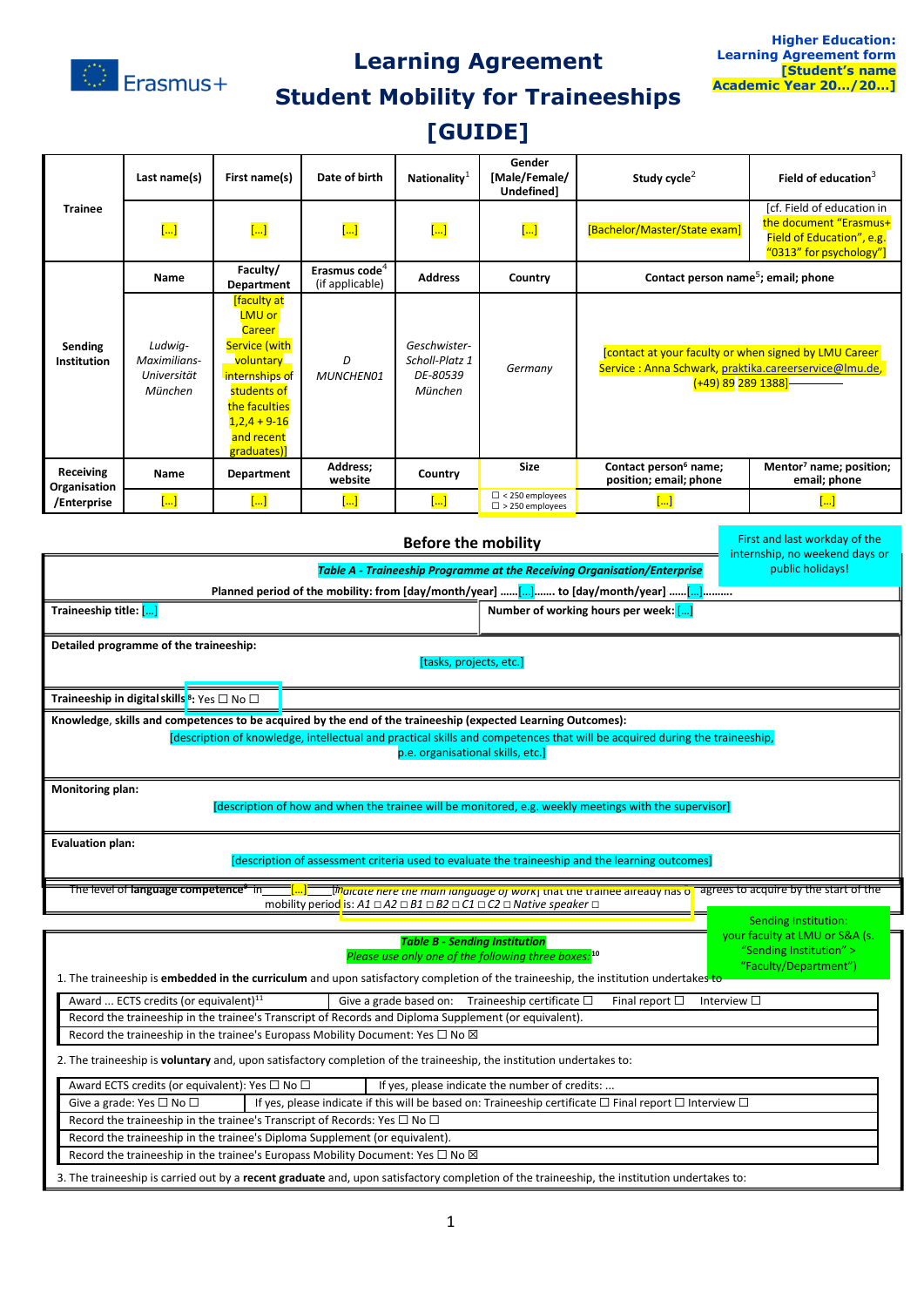

|                                                                                                                                                                                                                                                                                                                                                                                                                                                                                                                                                                                                                                                     | Award ECTS credits (or equivalent): Yes □ No □                                                                                                                         |                                                                                                                    |                                                                                                                                                                                                  | If yes, please indicate the number of credits:                                                                                                                                                 |  |                       |           |  |
|-----------------------------------------------------------------------------------------------------------------------------------------------------------------------------------------------------------------------------------------------------------------------------------------------------------------------------------------------------------------------------------------------------------------------------------------------------------------------------------------------------------------------------------------------------------------------------------------------------------------------------------------------------|------------------------------------------------------------------------------------------------------------------------------------------------------------------------|--------------------------------------------------------------------------------------------------------------------|--------------------------------------------------------------------------------------------------------------------------------------------------------------------------------------------------|------------------------------------------------------------------------------------------------------------------------------------------------------------------------------------------------|--|-----------------------|-----------|--|
|                                                                                                                                                                                                                                                                                                                                                                                                                                                                                                                                                                                                                                                     |                                                                                                                                                                        | Record the traineeship in the trainee's Europass Mobility Document (highly recommended): Yes $\Box$ No $\boxtimes$ |                                                                                                                                                                                                  |                                                                                                                                                                                                |  |                       |           |  |
| Accident insurance for the trainee                                                                                                                                                                                                                                                                                                                                                                                                                                                                                                                                                                                                                  |                                                                                                                                                                        |                                                                                                                    |                                                                                                                                                                                                  |                                                                                                                                                                                                |  |                       |           |  |
|                                                                                                                                                                                                                                                                                                                                                                                                                                                                                                                                                                                                                                                     | The Sending Institution will provide an accident insurance to the trainee (if<br>not provided by the Receiving Organisation/Enterprise):<br>Yes $\square$ No $\square$ |                                                                                                                    |                                                                                                                                                                                                  | The accident insurance covers:<br>- accidents during travels made for work purposes: Yes $\Box$ No $\boxtimes$<br>- accidents on the way to work and back from work: Yes $\Box$ No $\boxtimes$ |  |                       |           |  |
|                                                                                                                                                                                                                                                                                                                                                                                                                                                                                                                                                                                                                                                     | The Sending Institution will provide a liability insurance to the trainee (if not provided by the Receiving Organisation/Enterprise): Yes $\Box$ No $\boxtimes$        |                                                                                                                    |                                                                                                                                                                                                  |                                                                                                                                                                                                |  |                       |           |  |
| <b>Table C - Receiving Organisation/Enterprise</b>                                                                                                                                                                                                                                                                                                                                                                                                                                                                                                                                                                                                  |                                                                                                                                                                        |                                                                                                                    |                                                                                                                                                                                                  |                                                                                                                                                                                                |  |                       |           |  |
|                                                                                                                                                                                                                                                                                                                                                                                                                                                                                                                                                                                                                                                     | If yes, amount (EUR/month): $[]$<br>The Receiving Organisation/Enterprise will provide financial support to the trainee for the traineeship: Yes $\Box$ No $\Box$      |                                                                                                                    |                                                                                                                                                                                                  |                                                                                                                                                                                                |  |                       |           |  |
|                                                                                                                                                                                                                                                                                                                                                                                                                                                                                                                                                                                                                                                     | The Receiving Organisation/Enterprise will provide a contribution in kind to the trainee for the traineeship: Yes $\Box$ No $\Box$<br>If yes, please specify:          |                                                                                                                    |                                                                                                                                                                                                  |                                                                                                                                                                                                |  |                       |           |  |
|                                                                                                                                                                                                                                                                                                                                                                                                                                                                                                                                                                                                                                                     | The Receiving Organisation/Enterprise will provide an accident insurance to the trainee<br>(if not provided by the Sending Institution): Yes $\square$ No $\square$    |                                                                                                                    | The accident insurance covers:<br>- accidents during travels made for work purposes: Yes $\square$ No $\square$<br>- accidents on the way to work and back from work: Yes $\square$ No $\square$ |                                                                                                                                                                                                |  |                       |           |  |
|                                                                                                                                                                                                                                                                                                                                                                                                                                                                                                                                                                                                                                                     | The Receiving Organisation/Enterprise will provide a liability insurance to the trainee (if not provided by the Sending Institution):<br>Yes $\square$ No $\square$    |                                                                                                                    |                                                                                                                                                                                                  |                                                                                                                                                                                                |  |                       |           |  |
|                                                                                                                                                                                                                                                                                                                                                                                                                                                                                                                                                                                                                                                     | The Receiving Organisation/Enterprise will provide appropriate support and equipment to the trainee.                                                                   |                                                                                                                    |                                                                                                                                                                                                  |                                                                                                                                                                                                |  |                       |           |  |
| Upon completion of the traineeship, the Organisation/Enterprise undertakes to issue a Traineeship Certificate within 5 weeks after the end of the traineeship.                                                                                                                                                                                                                                                                                                                                                                                                                                                                                      |                                                                                                                                                                        |                                                                                                                    |                                                                                                                                                                                                  |                                                                                                                                                                                                |  |                       |           |  |
|                                                                                                                                                                                                                                                                                                                                                                                                                                                                                                                                                                                                                                                     |                                                                                                                                                                        |                                                                                                                    |                                                                                                                                                                                                  |                                                                                                                                                                                                |  |                       |           |  |
| By signing this document, the trainee, the Sending Institution and the Receiving Organisation/Enterprise confirm that they approve the Learning Agreement and that<br>they will comply with all the arrangements agreed by all parties. The trainee and Receiving Organisation/Enterprise will communicate to the Sending Institution any<br>problem or changes regarding the traineeship period. The Sending Institution and the trainee should also commit to what is set out in the Erasmus+ grant agreement.<br>The institution undertakes to respect all the principles of the Erasmus+ Charter for Higher Education relating to traineeships. |                                                                                                                                                                        |                                                                                                                    |                                                                                                                                                                                                  |                                                                                                                                                                                                |  |                       |           |  |
| <b>Commitment</b>                                                                                                                                                                                                                                                                                                                                                                                                                                                                                                                                                                                                                                   |                                                                                                                                                                        | Name                                                                                                               | <b>Email</b>                                                                                                                                                                                     | <b>Position</b>                                                                                                                                                                                |  | Date                  | Signature |  |
| Trainee                                                                                                                                                                                                                                                                                                                                                                                                                                                                                                                                                                                                                                             |                                                                                                                                                                        | $\overline{[]}$                                                                                                    | $\left[\ldots\right]$                                                                                                                                                                            | <b>Trainee</b>                                                                                                                                                                                 |  | $\lceil  \rceil$      | 1         |  |
| Responsible person <sup>12</sup> at the Sending Institution                                                                                                                                                                                                                                                                                                                                                                                                                                                                                                                                                                                         |                                                                                                                                                                        | <b>Contact at LMU</b><br>faculty or Anna<br>Schwark]                                                               | [when signed<br>by Career<br>Service:<br>praktika.care<br>erservice<br>@lmu.de]                                                                                                                  | <b>When signed by</b><br><b>Career Service:</b><br>Coordinator<br>International<br>Internships]                                                                                                |  |                       |           |  |
| Supervisor <sup>13</sup> at the Receiving Organisation                                                                                                                                                                                                                                                                                                                                                                                                                                                                                                                                                                                              |                                                                                                                                                                        | $\lceil  \rceil$                                                                                                   | $\left[\ldots\right]$                                                                                                                                                                            | $\left[\ldots\right]$                                                                                                                                                                          |  | $\left[\ldots\right]$ | L.        |  |

### **To be filled in by the student**

**To be filled in by the receiving institution**

**To be filled in by the sending institution**